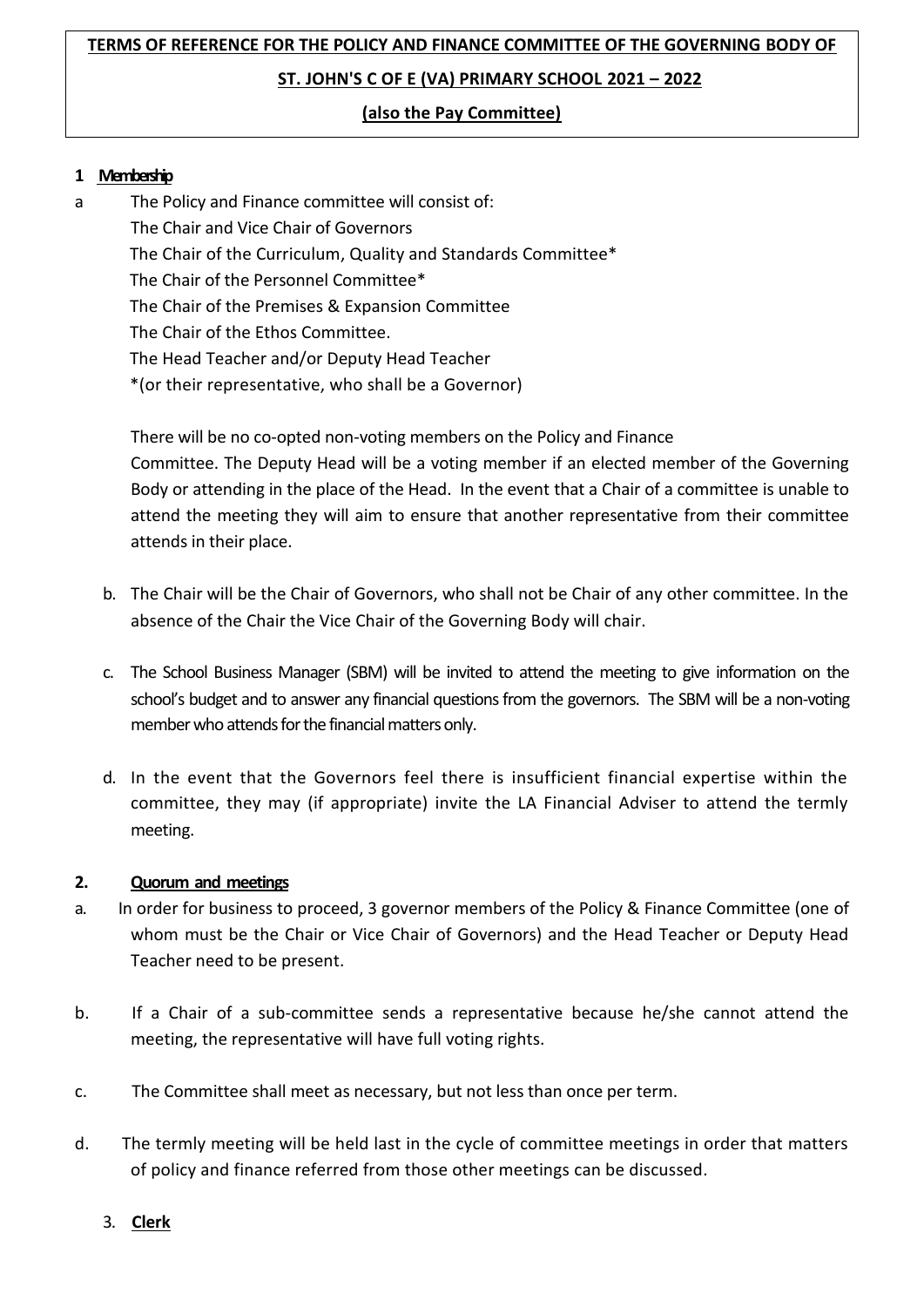The Clerk to the Committee will ensure that agendas and papers for each meeting are sent out seven days in advance.

### **4. Delegation of Responsibilities**

The Governing Body delegates the following responsibilities to the Policy and Finance Committee:

### *4.1 Finance*

- 1. Together with the Head Teacher and in consultation with the school's Financial Adviser, to prepare the school's budget plan for the year for approval by the full Governing Body in time for the start of the financial year.
- 2. To receive termly reports from the SBM, approve action when expenditure is at variance from the budget and inform the Governing Body if there is a possibility of overspending;
- 3. To have total responsibility for the management of the budget within the restraints below:
	- virements in excess of £10.000 between different areas of the budget to be agreed by the full governing board;
	- not to exceed the grand total of the approved annual budget.
- 4. To approve an individual item of non-routine expenditure above £2,000 and below £10,000. (Expenditure above this limit could only be approved by the full Governing Body.)
- 5. To keep under review the Governing Body's decisions on the delegation of expenditure to the Committee and the Head Teacher and to report to the Governing Body;
- 6. To liaise with other committees in respect of financial matters.

### *4.2 GDPR:*

To receive regular reports on the School's compliance with GDPR regulations.and ensure that systems are in place and operating well.

To ensure that regular audits are undertaken and recorded in line with agreed policies and procedures.

## *4.3. Staff Pay*

This committee acts as the pay committee for the Governing Body to determine all pay matters in accordance with the school's Pay Policy, appointments procedure and Appraisal Policy.

Responsibilities:

- To implement the Pay Policy in a fair and objective manner and to consider any individual representations that may be made in respect of pay decisions.
- To oversee the annual pay review for each member of staff, including the leadership group, based on the criteria set out in the Pay Policy.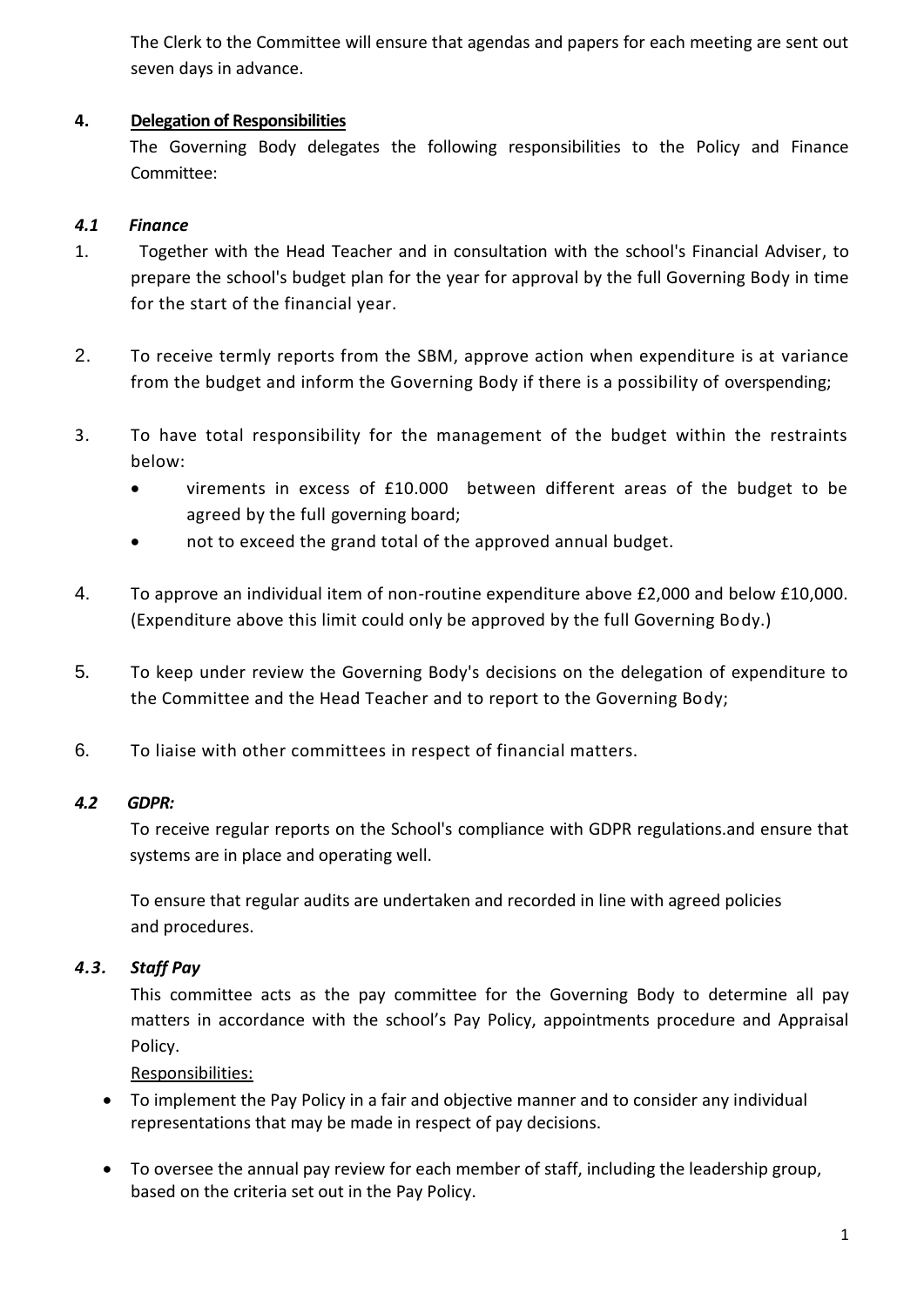- On the basis of recommendations from the Head Teacher, make the determination about all applications to the upper pay range.
- To observe all statutory and contractual obligations, including making arrangements to notify pay decisions to individual members of staff within appropriate timescales.
- To minute clearly the reasons for all decisions and report these decisions to the next meeting of the Governing Body.
- To recommend to the Governing Body the annual budget required for pay purposes, including provision for discretionary pay advancement arising from performance reviews.
- To keep informed of relevant developments including legislation and statutory guidance affecting the Pay Policy and to review and to recommend changes or modification to the Governing Body, as appropriate and at least annually.
- To establish a moderation panel for staff appraisal, to quality assure and moderate the processes for pay progression. This will be the Head Teacher with the Chair of Personnel.
- To review annually trends in pay progression, including an analysis of progression across specific groups of staff.
- If appropriate, to work with the School's link advisor.
- Decisions about starting salary for members of staff (except the Head Teacher) will be delegated to the Head Teacher or selection panel as appropriate.
- In the case of a new Head Teacher appointment, the full Governing Body will determine the salary range, however the determination of the starting salary will be made by the selection panel under their delegated powers.

### *4.4 Arrangements and Charges for Lettings*

To consider the recommendations of the Premises & Expansion Committee, and make decisions on the policy and level of charging for lettings.

# *4.5. Co-option of Non-voting members of Committees other than the Policy and Finance Committee*

To consider nominations of committees, and approve the co-option of persons as additional non-voting members to serve on committees.

### *4.6 Service Level Agreements*

To approve, on behalf of the Governing Body, the entering into Service Level Agreements with the LA or other agencies.

### *4.7 Governor Training*

To make provision for Governor Training, either by the services provided by the LA and other agencies, or by school initiated conferences/courses.